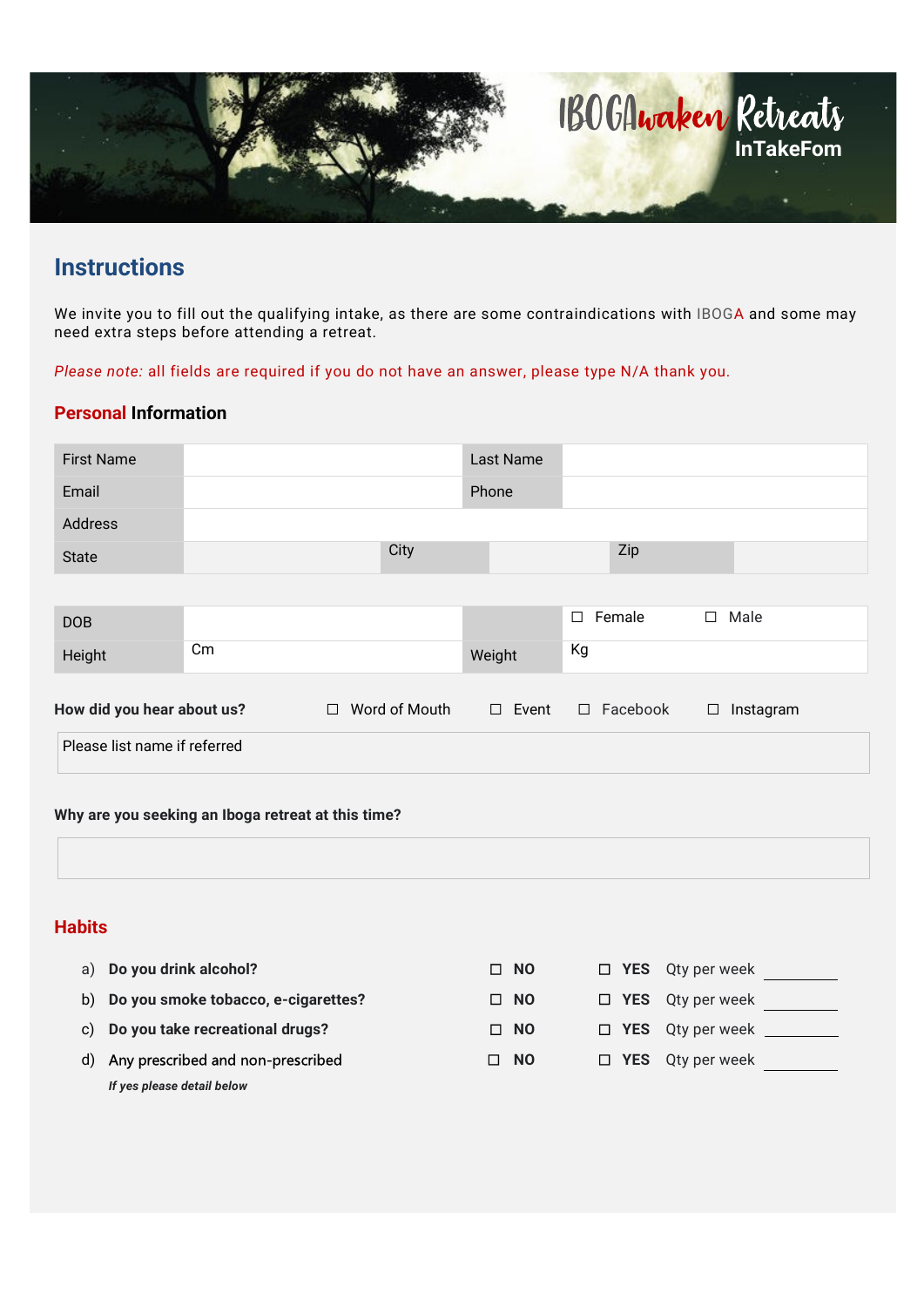

| <b>Question #</b><br><b>Medication</b><br>is linked to | <b>Medication</b> | <b>Amount of</b><br>Dosage (mg) | <b>Date</b><br><b>Started</b> | <b>Date</b><br><b>Ended</b> | <b>Comments</b> |
|--------------------------------------------------------|-------------------|---------------------------------|-------------------------------|-----------------------------|-----------------|
|                                                        |                   |                                 |                               |                             |                 |
|                                                        |                   |                                 |                               |                             |                 |
|                                                        |                   |                                 |                               |                             |                 |
|                                                        |                   |                                 |                               |                             |                 |
|                                                        |                   |                                 |                               |                             |                 |
|                                                        |                   |                                 |                               |                             |                 |
|                                                        |                   |                                 |                               |                             |                 |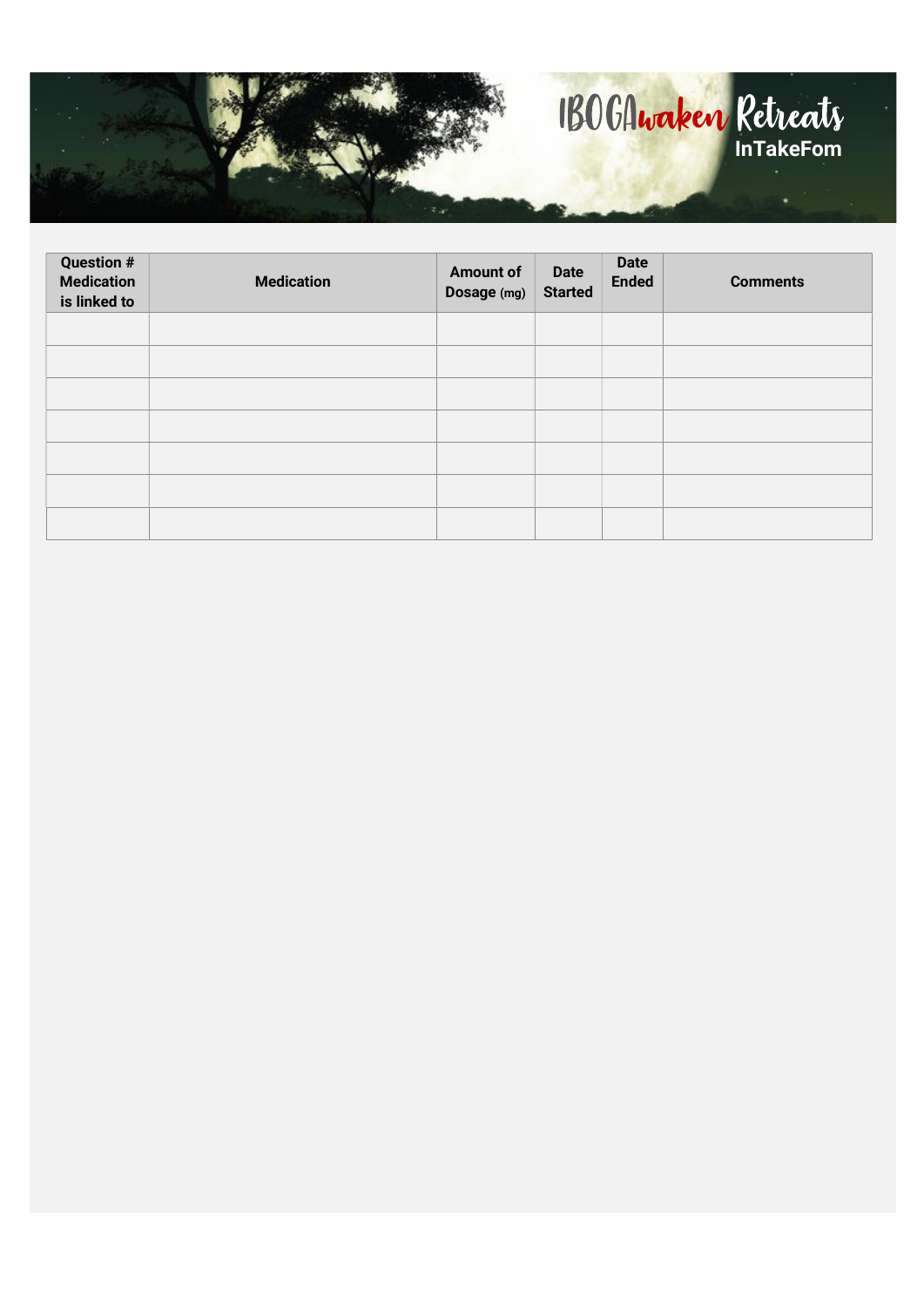

## Medical History

| Are you seeking to resolve any of the following?         |                                                                                                                                                                                     |
|----------------------------------------------------------|-------------------------------------------------------------------------------------------------------------------------------------------------------------------------------------|
| $\Box$ Anxiety                                           | $\Box$ Guidance for major life shifts                                                                                                                                               |
| $\Box$ Depression                                        | $\Box$ Feeling stuck                                                                                                                                                                |
| $\Box$ PTSD                                              | $\Box$ OCD                                                                                                                                                                          |
| $\Box$ Grief                                             | $\Box$ Eating disorders (anorexia, bulimia, binging, laxatives, pica,<br>restrictive food intake)                                                                                   |
| $\Box$ Self-esteem issues                                |                                                                                                                                                                                     |
| $\Box$ Abandonment issues                                | $\Box$ ADHD                                                                                                                                                                         |
| $\Box$ All Abuse (physical, sexual, emotional or mental) | $\Box$ Addictions (alcohol, sex, drugs-prescription or recreational,<br>gambling, porn, TV, internet, shopping, smoking, food, exercise,<br>relationships/love, cosmetic surgeries) |
| $\Box$ Guilt                                             | $\Box$ Trauma (all types and combat, terrorism, held hostage or                                                                                                                     |
| $\Box$ Shame                                             | imprisoned, natural or man-made disasters, diagnoses for life<br>threatening illness, torture)                                                                                      |
| $\Box$ Anger                                             | $\Box$ Suicidal or are having thoughts                                                                                                                                              |
| $\Box$ Fear                                              | □ Self-harm (any type - cutting, picking, scratching, pulling out                                                                                                                   |
| $\Box$ Negative thinking patterns                        | hair, biting incl nails)                                                                                                                                                            |
| $\Box$ Physical healing                                  | $\Box$ Major Accidents                                                                                                                                                              |
| $\Box$ Generational clearing - family of origin issues   | None of the above apply to me.                                                                                                                                                      |
|                                                          | Other:<br>$\Box$                                                                                                                                                                    |
| .                                                        |                                                                                                                                                                                     |

#### Please explain the above checked box in terms of length of time and how it impacts your life.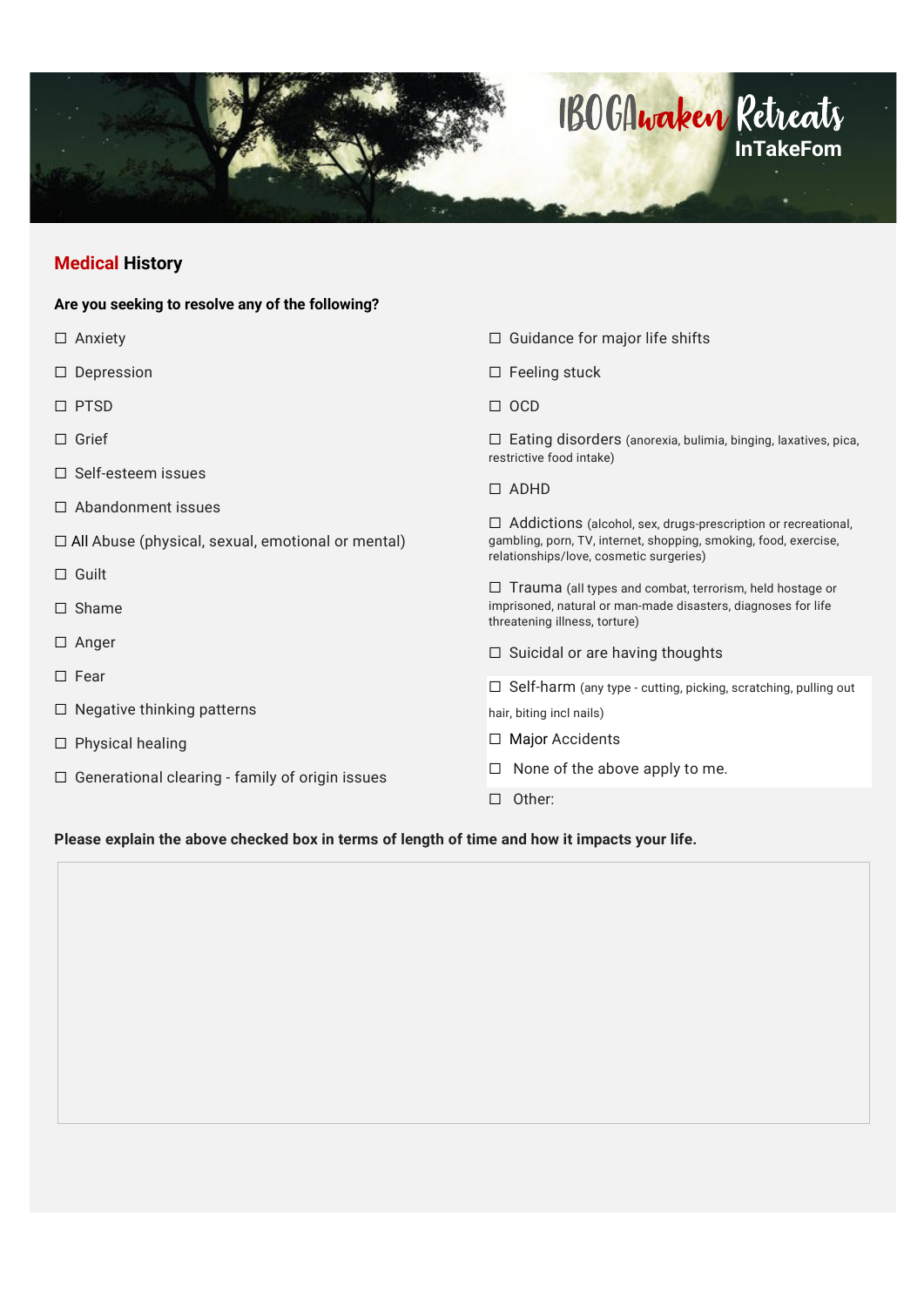|          |                                                                                                                                                                                                                                       | <b>BOGAwaken Retreats</b>   | <b>InTakeFom</b>         |
|----------|---------------------------------------------------------------------------------------------------------------------------------------------------------------------------------------------------------------------------------------|-----------------------------|--------------------------|
| 1.       | Have you or do you have planed any surgeries and any use of anesthesia<br>in the last month? (such as severe asthma, sleep apnea, chronic bronchitis, emphysema, cystic fibrosis or any other) Please give details                    | <b>NO</b>                   | <b>YES</b>               |
| 2.       | Have you or are you currently using Opioids?<br>(codeine, Hydrocodone (Vicodin, Hycodan) Morphine (MS Contin, Kadian) Oxycodone (oxycotin, Percoset) Hydromorphe (Dilaudid) Fentanyl<br>(Duragesic) or any other? Please give details | <b>NO</b><br>П              | <b>YES</b><br>П          |
| 3.<br>4. | Do you currently or have had any cancer?<br>Are you currently experiencing or any sign of past kidney or organ issues?<br>Please give details                                                                                         | <b>NO</b><br>П<br><b>NO</b> | <b>YES</b><br><b>YES</b> |
| 5.       | Are you currently experiencing or any sign of past respiratory issues?<br>(such as; severe asthma, sleep apnea, chronic bronchitis, emphysema, cystic fibrosis or any other) Please give details                                      | <b>NO</b><br>Ш              | YFS                      |
| 6.       | Are you currently experiencing or any sign of past heart issues?<br>(such as; arrhythmia, heart disease, congenital heart defects or any other). Please give details                                                                  | $\square$ NO                | $\Box$ YES               |
| 7.<br>0  | <b>Blood Pressure</b> (If yes please tick and add reading if you know)<br>High<br>$\square$ Low                                                                                                                                       | $\square$ NO                | □ YES                    |
| 8.       | Do you have Diabetes?<br>$\Box$ Type 1 or $\Box$ Type 2 - How does this affect you?                                                                                                                                                   | <b>NO</b><br>0              | □ YES                    |